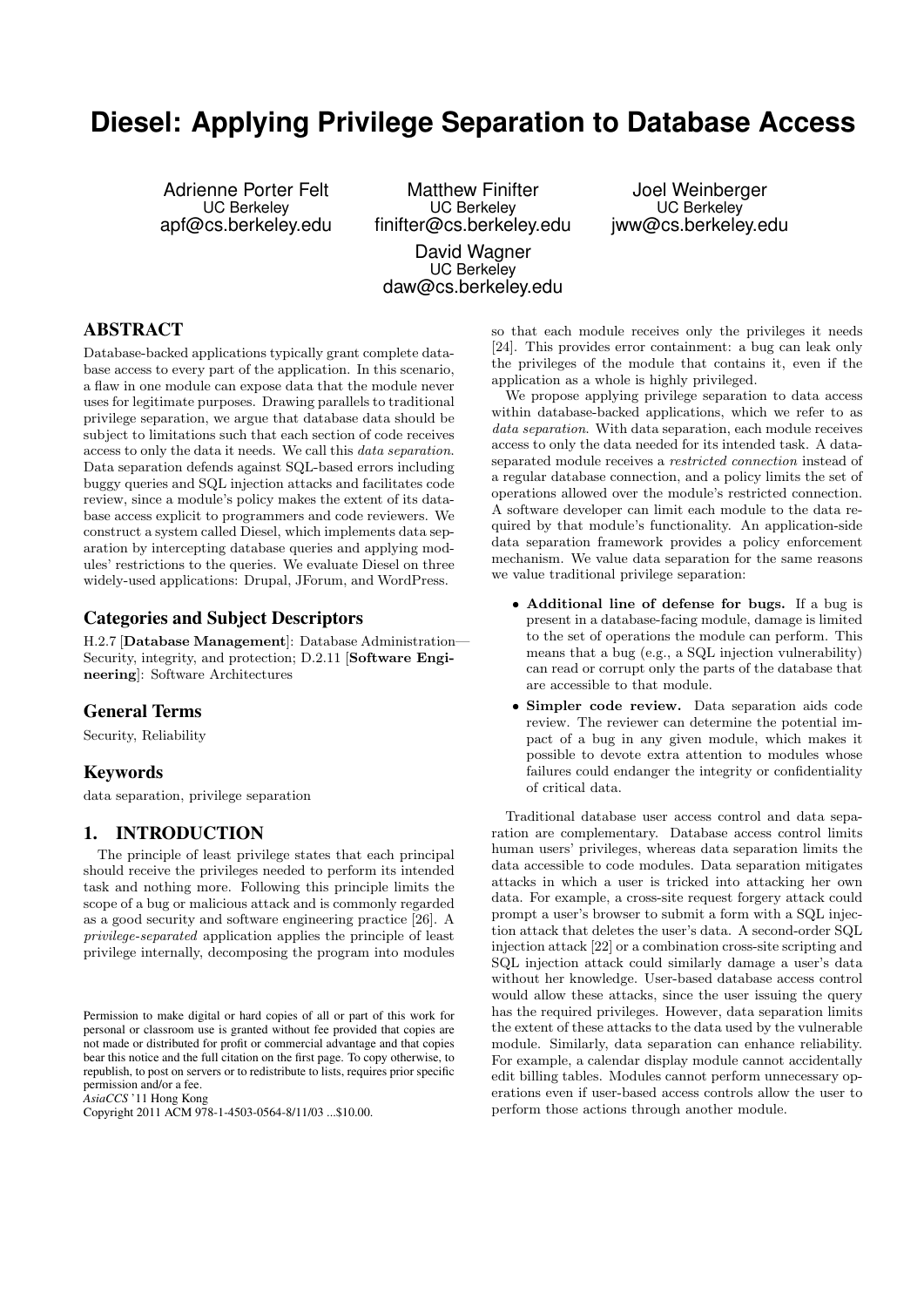In practice, database-provided access control is often not used at all. Most web applications connect to a database with the same database user for all human users. This common practice is due to connection pooling, large numbers of human users, and a lack of database support for row-based database permissions. Data is particularly endangered in this scenario. If the application's logic is wrong or vulnerable, the entire database is at risk of exposure. Data separation can limit the extent of such an error in application logic: a buggy calendar module might leak all users' calendars, but data separation can prevent it from also leaking the billing and administrative tables.

We envision our system being particularly useful in the following scenarios:

- Capability-secure programs. Capability systems provide a platform in which it is possible to limit and verify which parts of a program have access to which resources [19]. Data separation is a way for capabilitysecure programs to interact securely with a database.
- Web applications. Web applications typically use connection pooling [28], wherein the server establishes a fixed number of connections and reuses them between instances of the web application. All of the connections are associated with the same user, which represents the web application and not the client-side human user. With our data separation framework, connections from the connection pool can be dynamically restricted based on the identity of the currently running module and/or the logged-in user.
- Secure extensibility. Third-party program extensions are usually difficult or impossible to review as thoroughly as the core program. It is therefore desirable to restrict the privileges of the potentially buggy third-party code. In the case of web applications, data separation can help protect against vulnerable extensions. For example, one Drupal plugin had a vulnerability that could be exploited to obtain the administrator password of the Drupal-powered web site [12]; data separation could have limited the impact of this vulnerability.

This paper's primary contribution is the principle of data separation. We also design, implement, and evaluate a prototype data separation framework named Diesel. We apply data separation to three applications.

# 2. DESIGN

Data separation is a design pattern for limiting the database rights of buggy application modules. We discuss how existing database access controls can implement data separation and the limitations of this approach. Our prototype, Diesel, supports data separation with an application-side, proxy-based framework.

# 2.1 Data Separation

As in standard privilege separation, we define application modules as logically related units of code (e.g., a class) [24]. With data separation, modules receive restricted connections — database connections that can access only subsets of the database, according to their policies. Each module can have any number of restricted connections, each of which has its

own policy. A data separation framework provides a policysetting API and an enforcement mechanism.

The developer creates a small, trusted module known as the powerbox to manage restricted connections. Within the powerbox, the developer defines policies, associates them with connection objects, and distributes the resulting restricted connection objects to the appropriate modules. Policies restrict access to a subset of the database as a list of whole tables or table subsets (using database views). The developer specifies the permissible operations for each table or sub-table. Data separation benefits from incremental deployability; developers can focus first on modules with the largest attack surface and then gradually restrict the database access of other modules.

A module can create a pared down (i.e., further-restricted) version of its restricted connection to share with another module or a less privileged sub-module. This feature is especially important for capability-style programming, in which paring down a capability is a common programming pattern [19]. It also aids incremental deployment.

The data separation framework's policy enforcement mechanism must be resilient to SQL-based attacks that attempt to circumvent a connection's policy by sending SQL commands specifically formed to confuse the security mechanisms. We assume the developer is willing to use our system and not actively trying to subvert it; our threat model does not include malicious application code. Arbitrary untrusted code may do many malicious things that we cannot reasonably prevent with a tool of this scope. If such security guarantees are desired, we suggest the use of a capability-secure language (see Section 4.1).

# 2.2 Repurposing User-Based Access Control

In some instances, it may be possible to realize data separation with existing user-based database access control mechanisms. If an application does not make use of database users to represent human users or roles, database users can be used to represent program modules. This is analogous to the Android security model [6], where the operating system repurposes Linux users to represent applications. This allows permission assignment on a per-module basis, and it works if one assumes that there is only one human user.

This approach may work in a simple scenario, but there are a few shortcomings that render this approach not generally applicable. Consider an application that has  $m$  users and  $n$  modules. Enforcing data separation with existing database access control mechanisms would require creating nm users, and modifying a user's permissions or a module's permissions would be unwieldy. Additionally, this approach may be infeasible in an organization in which the application developer and the database administrator are not the same person.

Using database users for data separation also does not support dynamically paring down restricted connections. In order to pare down a connection, a module would need to create a new database user for its submodule. This operation typically requires the INSERT privilege for the database's user table, and every module would need this privilege. While this may be acceptable, removing the created user (e.g., after the module terminates) requires DELETE privileges on the same table. Giving every module DELETE privileges on the user table would allow any module to remove any other module's privileges or delete the root user.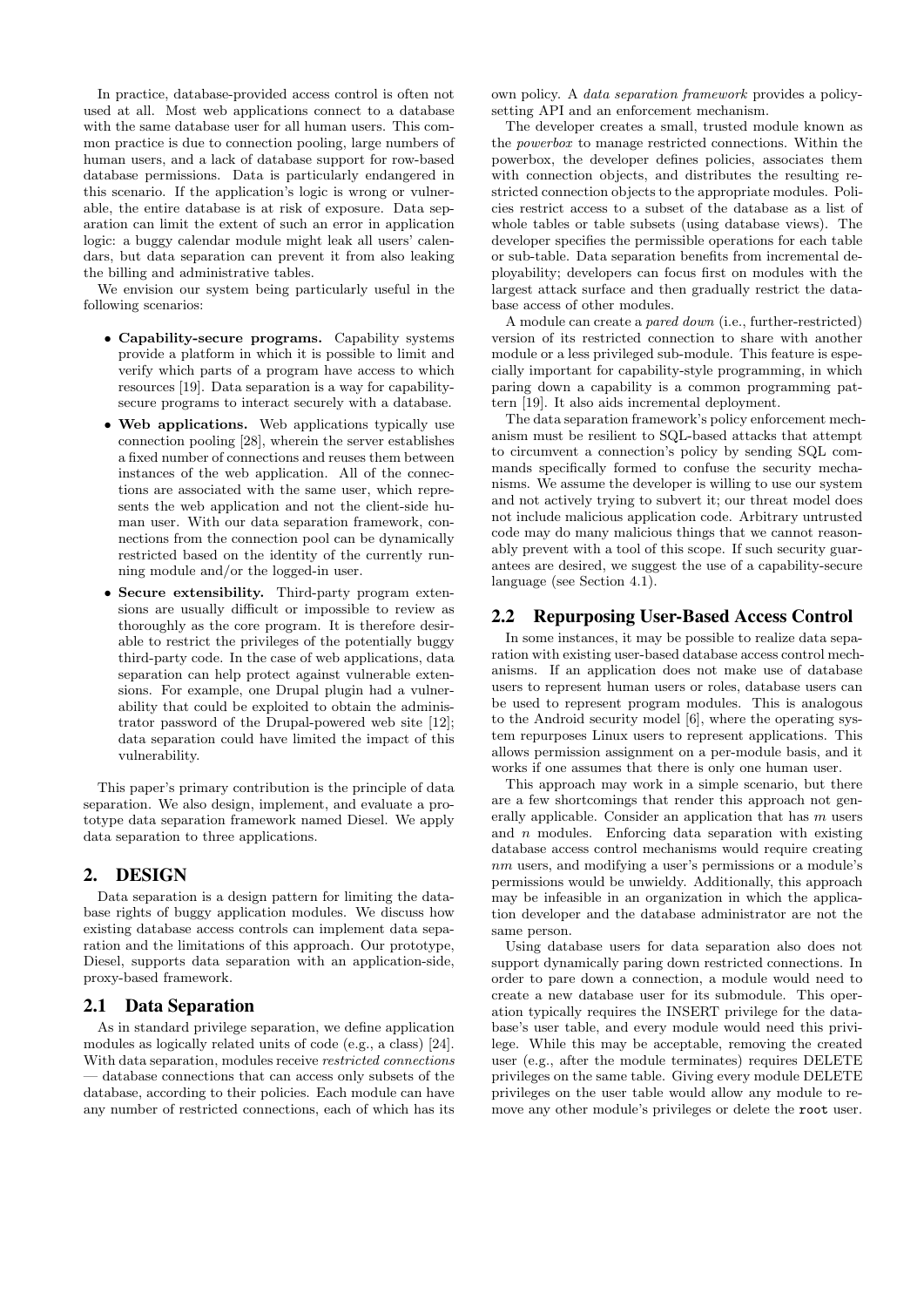### 2.3 Prototype Framework

We propose an application-side data separation framework, Diesel, that operates orthogonally to database access control. Database support is not necessary, so database access control use can continue normally. Diesel has two components: a policy-setting library and a proxy that interposes on connections in order to enforce policies. When the powerbox makes a restricted connection, it connects to a local proxy instead of the database (see Figure 1). The policy-setting library sends a policy to the proxy as part of the restricted connection initialization process. The powerbox then distributes the restricted connection to a module. Statements made over restricted connections are received by the proxy, which checks them against the associated policies. Permitted statements are forwarded to the database server over a single database connection (or over one of many identical connections for load balancing). The powerbox may retain a powerful connection for itself by refraining from setting a policy on its own connection.

Restricted connections do not map one-to-one to network database connections. Instead, restricted connections within an application are derived from a single shared database connection. Applying data separation to an application does not increase the number of network connections to the database. Like full-fledged database connections, restricted connections are associated with a database user. SQL commands are subject to both the data separation policy restrictions (as enforced by the application-side data separation framework) and database user access rights (as enforced by the database). All restricted connections derived from the same database connection share the same database user.

Our proxy-based architecture is designed for reuse across different programming languages and frameworks. The policy enforcement mechanism in the proxy can be used for any application (regardless of language), and it needs verification only once. The policy-setting library is languagespecific, but it is trivial; all of the complexity is in the proxy's enforcement mechanism. Additionally, this architecture requires very little refactoring to begin using data separation. Modules can issue SQL commands through the normal database API, without any extra accommodations for data separation. The powerbox is the only part of the application that requires modification, in order to define policies and distribute restricted connections. Section 4 describes our experience in refactoring three existing applications in different languages (PHP and Java) to work with our prototype.

This architecture incurs overhead when it proxies packets (e.g., when it passes a result set from the database to the application) and examines SQL statements. Some small cost is also added by having multiple connections open to the proxy on the application side, but running the proxy on the same machine as the application mitigates this cost. A remote proxy would add network overhead because it would require multiple TCP connections across the network to the proxy; with a local proxy, the cost is low because the connections are local TCP connections or pipes.

#### *Alternate Architectures.*

Other application-side policy enforcement mechanisms are possible as alternatives to our proxy-based prototype. One possibility is to modify the database API (e.g., the Java JDBC driver) to accept policies and interpose on queries. Another option is to wrap the database API with new pro-



Figure 1: Diesel's architecture. Each module has its own connection object. The powerbox's connection has no data separation policy; it is a regular connection to the database. The powerbox set restrictive policies on the connections for modules 1 and 2. The proxy multiplexes the connections, so only one connection goes to the database.

cedures that perform policy enforcement. Either way, the entire framework would reside in a local library and there would be no need for a proxy. Both of these options remove the overhead of a proxy but require a new implementation of the policy enforcement code for each language and database API. Depending on the language, these alternative architectures could require application refactoring or a custom interpreter build. Despite these extra development costs, an implementation without a proxy might be preferable for a performance-critical application. We chose a proxy-based architecture for our prototype so that we could make it available for use with existing applications in multiple languages.

#### 3. IMPLEMENTATION

We provide Diesel policy libraries for Java, PHP, and Python applications (Section 3.1). The policy library is the interface between the data separation framework and the developer. The proxy (Section 3.2) is responsible for policy enforcement and represents the majority of the complexity of our system.

#### 3.1 Policy Library

Developers interact with Diesel through a policy library. The policy library is an API for managing restricted connections and their policies. Each language and database API needs its own implementation of the policy library, and we built three: Java JDBC, PHP mysqli/mysql, and Python MySQLdb. The libraries are small (fewer than 170 lines of code each) and differ only by the semantics of the implementation language. Using a policy library (e.g., the Java library in Figure 2), a developer can define a policy, use policies to restrict connections, and pare down connections.

#### *Defining a Policy.*

Policies specify what operations can be performed on the database. The operations available in our prototype are SE-LECT, UPDATE, DELETE, and INSERT. Developers can grant privileges for entire tables or table subsets. We implement table subsets using database views. A view can be thought of as a "virtual table": it is the result of a SELECT query run over tables or other views. A developer provides the defineTableSubset method with the desired view name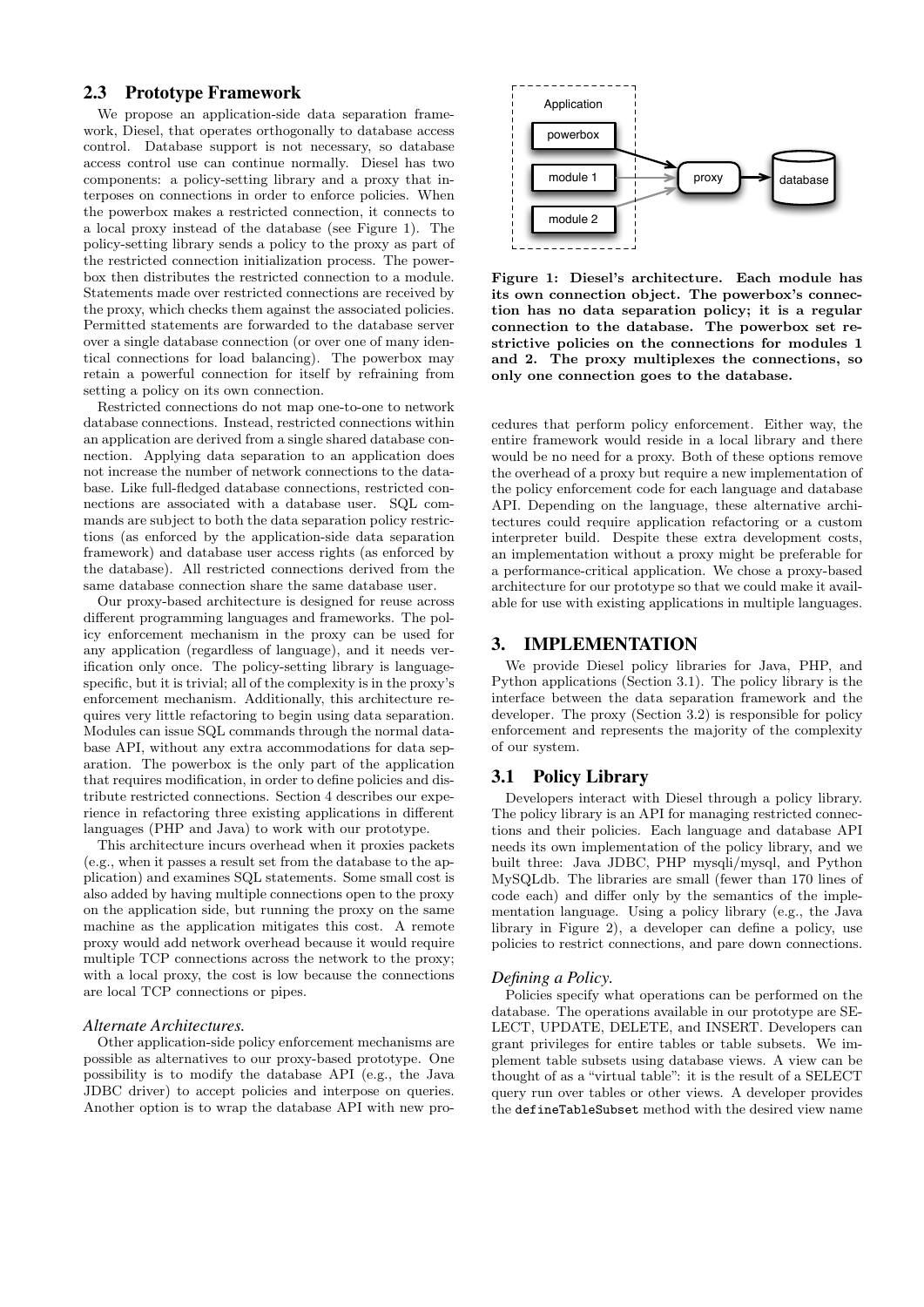```
public class DieselPolicy {
    public void grantTablePermissions(String name, Permission... p) {...}
   public void defineTableSubset(String name, String queryDef, Permission... p) {...}
   public void applyPolicy(Connection conn) {...}
   public Connection pareDown(Connection conn) {...}
}
```
#### Figure 2: The DieselPolicy class from the Java JDBC policy library. Slightly simplified for display.

(a label), the SELECT statement that defines the view, and the permissions it wishes to associate with the view. For example, consider a policy that limits a module to two columns of a table Users. The developer would use defineTableSubset to map the label Users to a view defined by the query SELECT name, email FROM Users. When the module asks for the table Users, it will receive a view (labelled Users) that includes only names and e-mail addresses.

#### *Restricting a Connection.*

In order to create a restricted connection, the developer needs to: (1) create a policy, (2) create a connection to the proxy, and (3) apply the policy to the connection. We accomplish the last step by passing a connection object to a policy's applyPolicy method. The library sends the policy information over the connection to the proxy, followed by a START command. Policy enforcement begins when the START command is received, making the restricted connection ready for use by a module. At this point, the policy cannot be removed from the restricted connection; that is, no SQL query can escalate the connection's privileges.

#### *Paring Down a Connection.*

A module might need to further restrict a restricted connection. We provide a pareDown method that will return a new restricted connection object with additional restrictions added to it. The original connection can still be used as before, with its original policy. The new, pared down connection must have a subset of the original connection's privileges (or else the proxy will reject it).

# 3.2 Proxy

The proxy runs on the same machine as the application. When it is initialized, the proxy connects to the database server with the appropriate credentials (i.e., those that the application normally connects with) and begins listening for incoming connections. The proxy is responsible for accepting commands from the policy library, checking statements against connections' policies, and multiplexing restricted connections over the database connection(s).

We use MySQL Proxy 0.7.2 [20], an open source proxy for MySQL databases, with a plugin to support our framework. The core proxy informs our plugin of connection events like receipt of a new connection or packet. The plugin can insert packets into the queue, authenticate or refuse incoming connections, and relay, edit, or discard incoming packets. Our plugin includes code from the funnel plugin [17] to handle multiplexing.

#### *Policy Enforcement.*

The proxy inspects all statements from restricted connections. For a statement to pass through the proxy to the database, the restricted connection must have permission to perform the statement's operation on all tables listed in the statement. To enforce this, we extract the operation and table names from each statement. We use the MySQL Proxy tokenizer and our own parser written in Lua.

We do not need to fully parse SQL statements because they are highly structured. Table names can occur only in well-defined locations. For example, table names in a SE-LECT statement can appear only between a FROM token and one of ten end tokens. The resulting table reference list is also simple; any literal that does not appear between parentheses is a table name. Our parser also handles subqueries. MySQL allows for one level of subquerying, and subqueries must be SELECT statements. Only SELECT privileges are required for a subquery's tables; the outer statement type does not need to be considered.

#### *Multiplexing Connections.*

Restricted connections are typically multiplexed across a single database connection. If the application desires load balancing, the proxy can open connections to different (but identical) database servers and issue statements over the set of connections. If the application uses connection pooling, the proxy can open and maintain multiple connections to a single database server. The proxy then load balances across its real connection pool, and the application's connection pool maintains and distributes restricted connections; our JForum example in Section 4.2 illustrates this. We use code from the funnel plugin [17] to perform multiplexing and load balancing.

Restricted connections are not entirely isolated from one another because they share one underlying connection (or set of connections). MySQL database connections have state associated with them. Potential approaches to handling connection-wide state include virtualizing connection-wide state for each restricted connection, disabling all functionality that uses connection-wide state, or letting the powerbox set policies on connection-wide state. Virtualization makes a restricted connection a first class object, capable of everything a normal connection is capable of except when its actions exceed what its policy allows. With the latter two options, restricted connections are not first class objects. It is possible to virtualize state [5], but our current prototype allows only unrestricted connections to change settings that affect connection-wide state.

# 4. APPLICATIONS

In this section, we discuss the use of data separation in real applications. Our target use case is a program with a small powerbox and functionality that can be separated into relatively independent modules. Capability-secure applications are well-suited to this use case (Section 4.1). We present three web applications and discuss how data separation might be applied to them to improve their security. To demonstrate the benefits of data separation, we retrofit them with Diesel.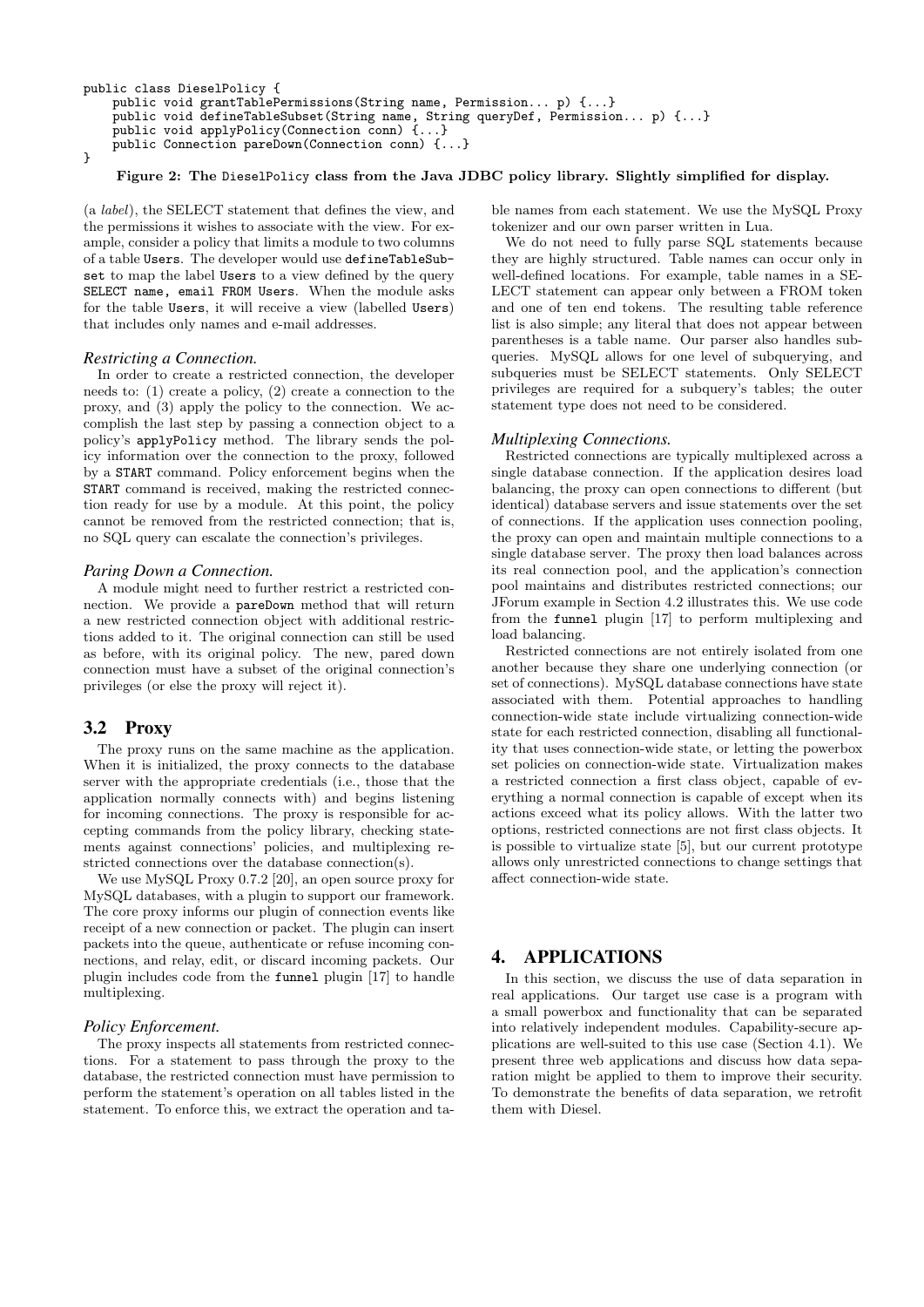# 4.1 Capabilities

For threat models that include code injection attacks or malicious extension code, we suggest the use of a capability language such as Joe-E [18]. It is difficult to defend against malicious modules (e.g., third-party extensions) in non-capability systems. In a non-capability setting, there is no guarantee that a module cannot obtain a powerful connection even if it is intended to have only a restricted connection. For example, a malicious extension might be able to gain access to an unrestricted connection by accessing a global variable. This makes it difficult or impossible to make guarantees about the access that untrusted extensions have to the database in a non-capability setting.

In contrast, capability systems make it possible to limit and verify which parts of a program have access to which resources [19]. In particular, capability systems give us a way to know for sure that we have limited a module's database access. Capability-safe languages ensure that a module can access a resource (e.g., a database connection) only if the module has a reference to the resource. Thus, if a module has a reference only to a restricted connection, then we know that the module cannot circumvent its policy by accessing a different connection object. If all untrusted code is written in a capability-safe language, then the architecture can defend against malicious code.

Although capabilities have been extensively explored [16, 14, 27, 19], past research to our knowledge has not dealt with the problem of interacting with a database in a capabilityfriendly manner. Using one capability to represent the entire database violates the principle of least privilege, which capability systems are intended to support; data separation solves this problem. Consequently, database-facing capabilitybased programs can benefit from the use of data separation. For example, Krishnamurthy et al. [13] implemented a capability-secure web application framework for Joe-E, and they used it to build a webmail service. The capabilitysecure language enables them to verify an important security property: no user Mallory can access another user Alice's mailbox without knowing Alice's password. Each user's mailbox has its own file system directory on the server, and a capability to a directory provides access only to children of that directory. However, a database might be more appropriate than the file system; with data separation techniques, using a database in a capability setting becomes possible.

# 4.2 Retrofitting JForum

JForum is a Java message board system that runs several forums with more than 30,000 users each [10]. It is architected as a set of distinct modules, making it a good target for data separation. JForum is an example of a web application that uses connection pooling. We retrofit JForum 2.1.8 to work with Diesel. Figure 3 shows how many lines of code in JForum had to be edited for the implementation.

As an example of data separation, consider JForum's posts module. It is the most privileged module, requiring full access to the database tables for forum topics, posts, user votes, etc. Despite its broad privileges, we were still able to restrict its access to sensitive tables like the jforum\_users table. Thus, we greatly limit the potential damage that a bug in the posts module could cause. Unfortunately, JForum does not release vulnerability reports, so we were unable to test our modified implementation on real vulnerabilities.

|           | modifications | policy |
|-----------|---------------|--------|
| JForum    | 211           | 162    |
| Drupal    | 4             |        |
| WordPress | 46            |        |

Figure 3: Modifications shows how many lines of code were added/altered. The policy column shows how many lines of policy code were used to data separate all JForum modules, one Drupal plugin, and one WordPress plugin.

# 4.3 Retrofitting Drupal and WordPress

Drupal and WordPress are popular open source content management systems written in PHP. In both platforms, the core program provides functionality for creating and administering websites, and third-party plugins provide additional specialized features. While the core platforms are large projects with security teams, many of the plugins are small projects with less rigorous security reviews. We retrofit Drupal and WordPress with Diesel to limit the database privileges of plugins. Drupal and WordPress could require plugin developers to package a configuration file with their software to identify its required database privileges. This would lessen the impact of a bug in a plugin. In many cases, a plugin may need access only to the tables it creates.

Figure 3 shows how many lines of code were edited or added to refactor Drupal and WordPress. As described below, we wrote a policy for one plugin for each platform; additional plugins can provide policy files that would be honored without any further code modifications.

#### *Drupal Vulnerability.*

A flaw in the Brilliant Gallery plugin for Drupal enables an attacker to retrieve the administrative password for the Drupal-powered website [12]. This piece of data is never used by the plugin, so there is no reason for the plugin to have access to it. We refactor the vulnerable versions of Drupal and Brilliant Gallery (versions 5.10 and 5.x-4.1, respectively) to use Diesel. We wrote a one-line policy file for the Brilliant Gallery module that specifies that it needs full access to the brilliant\_gallery\_checklist table, which is the only table it creates. It receives no other database access. With this policy in place, the SQL injection vulnerability post [12] affects only the brilliant\_gallery\_checklist table, so it is no longer a critical vulnerability that can expose administrative credentials.

#### *WordPress Vulnerability.*

The WP-Forum plugin adds a forum to a WordPresspowered website. A flaw in this plugin allows an attacker to access the WordPress user account database, which includes administrative credentials [15]. We refactor WP-Forum 2.3 and WordPress 2.7 to use Diesel. We wrote a policy file for WP-Forum stating that it needs full access to the six tables it creates. Due to our default-deny policy, the restricted version of WP-Forum no longer has access to sensitive Word-Press databases. The proof of concept SQL injection attack [15] is no longer a critical vulnerability; it can now only affect WP-Forum's database tables.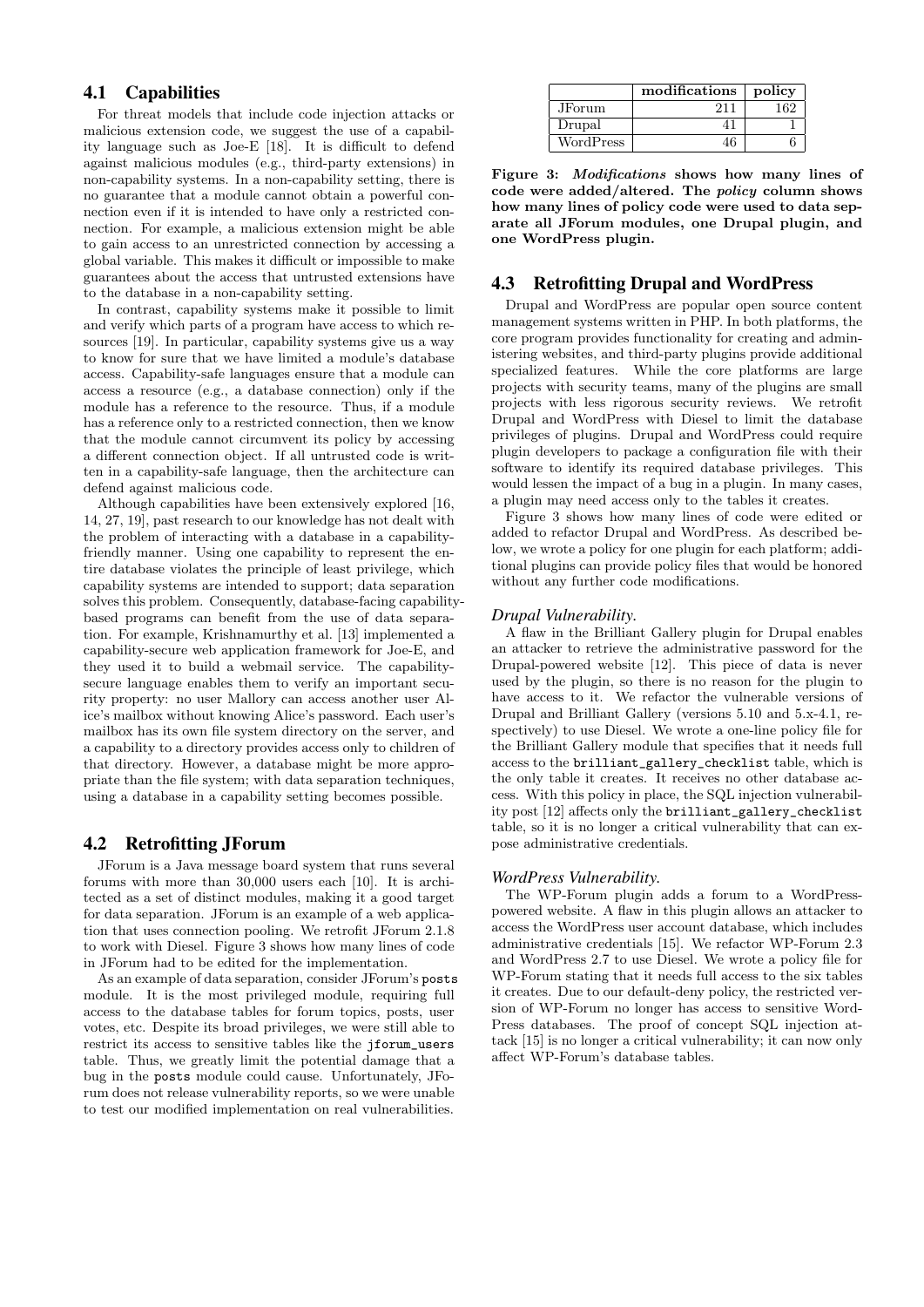# 5. RELATED WORK

#### *User-Based Access Control.*

User-based database access control has been studied a great deal [7, 21, 25, 11]. This body of work aims to allow fine-grained access control for different database users. Our work allows fine-grained access control for different modules of a single program, which may be acting on behalf of one or many users.

CLAMP and Nemesis focus on isolating the users of a web application from one another. In CLAMP, database access rights of the application are limited based on the identity of the user currently logged in via SSL [23]. Strong separation is put in place to disallow one user from accessing another user's data. Nemesis similarly addresses the problem of authentication and access control attacks in web applications [3]. Instead of isolating users from one another, data separation aims to limit the access rights of modules within a program. This includes not only user-accessible data, but also data that is stored for the application's own purposes. Additionally, data separation is applicable to all applications that use databases, not just web applications, which are the focus of CLAMP and Nemesis. Our goals are complementary to those of CLAMP and Nemesis.

#### *Redundant Authentication.*

The goal of redundant authentication [1] is to reduce the damage that a compromised application server can do to the database. With redundant authentication, every database request issued by an application server must be accompanied by a time-stamped authentication token verifying the user's credentials. A proxy checks the credentials and forwards commands to the database only if the credentials belong to a recently logged-in user. Their attacker is more powerful than ours; we consider only the case of a secure application server running a buggy application. However, data separation offers finer-grained privileges than redundant authentication. With data separation, database access rights are restricted by both the identity of the user and the part of the application that issued the command. In addition to shielding the database, data separation also facilitates code review. From an implementation standpoint, data separation does not necessarily require a proxy; it can be implemented in a driver or with wrappers, which is preferable for performance-conscious applications.

#### *SQL Injection Defenses.*

SQL injection is a well-studied problem with many workable solutions [9, 29, 2, 8]. While use of our system will mitigate or eliminate the damage caused by many SQL injection vulnerabilities, we emphasize that this is not its only goal. Our goal is broader: to encourage each module of a program to be explicit about the database access it needs to get its job done. This will help programmers and code reviewers better understand the extent to which a given module affects and/or depends on particular sets of data in a database. Data separation protects against a large class of bugs, including but not limited to SQL injection vulnerabilities. For example, web application logic vulnerabilities [4] do not stem from input validation errors.

# 6. CONCLUSION

We propose *data separation*, the application of privilege separation to database access rights. Privilege separation is a design pattern in which code is separated into functionally independent modules, and each module is given only minimal privileges. In a database-facing application, this means that modules should receive only the database access rights they require. Restricting the database access rights of code mitigates the effects of SQL injection attacks and other bugs that could expose data that the code never needed to access in the first place.

We present a proxy-based architecture for enforcing data separation on the application side without support from the database. The proxy intercepts statements over restricted connections and checks the statements against a module's policy. We demonstrate the effectiveness of our prototype, Diesel, on three popular applications: JForum, Drupal, and WordPress. We added or modified only 211, 41, and 46 lines of code, respectively, to retrofit these applications with Diesel. We show how our modifications to Drupal and Word-Press could have mitigated actual attacks on these systems.

Experience with Diesel is encouraging, because it shows that data separation can have security benefits. However, the performance of Diesel leaves considerable room for improvement: our measurements show a significant performance overhead (up to 73%, depending upon the type of query), which may not be acceptable in many application domains. Much of this overhead is due to our use of an alpha release of a non-commercial proxy, and it may be possible to significantly improve performance by using an applicationlevel, non-proxy-based architecture. We hope that these results will motivate further research on data separation and efficient support for data separation.

### Acknowledgements

We thank Adrian Mettler and the anonymous reviewers for their helpful feedback on earlier drafts of this work. This work is partially supported by National Science Foundation grants CCF-0424422 and CNS-1018924.

#### References

- [1] J. P. Boyer, R. Hasan, L. E. Olson, N. Borisov, C. A. Gunter, and D. Raila. Improving multi-tier security using redundant authentication. In CSAW '07: Proceedings of the 2007 ACM workshop on Computer security architecture, pages 54–62, New York, NY, USA, 2007. ACM.
- [2] G. Buehrer, B. W. Weide, and P. A. G. Sivilotti. Using parse tree validation to prevent SQL injection attacks. In SEM '05: Proceedings of the 5th international workshop on Software engineering and middleware, pages 106–113, New York, NY, USA, 2005. ACM.
- [3] M. Dalton, C. Kozyrakis, and N. Zeldovich. Nemesis: Preventing Authentication & Access Control Vulnerabilities in Web Applications. In Proceedings of the 18th USENIX Security Symposium, Montreal, Canada, August 2009.
- [4] V. Felmetsger, L. Cavedon, C. Kruegel, and G. Vigna. Toward Automated Detection of Logic Vulnerabilities in Web Applications. In USENIX Security, 2010.